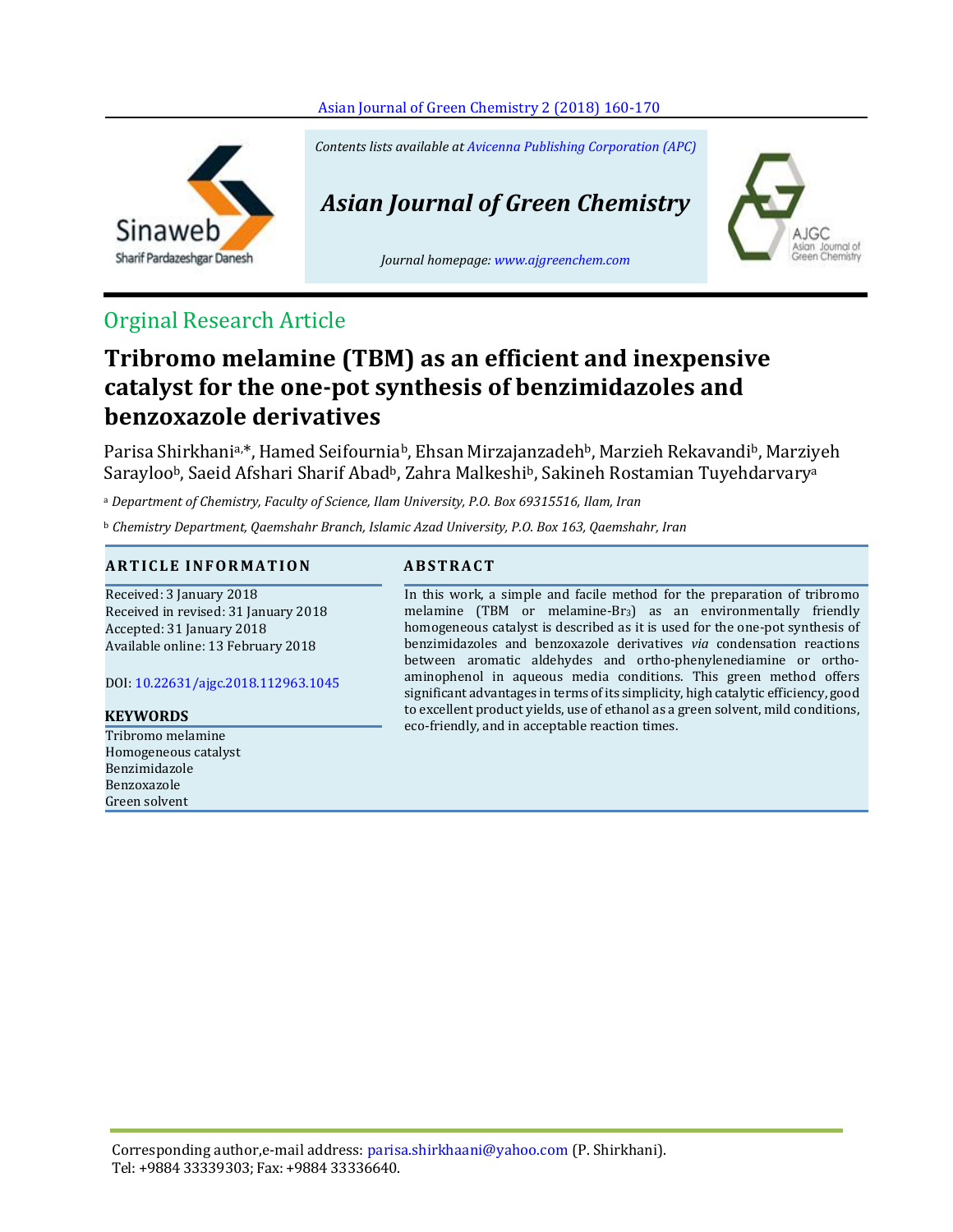# **BrHN NHBr NHBr** Melamin-Br<sub>3</sub>  $\rm{NH_2}$  $\mathrm{NH}_2$ **10 Examples Yield 82-96%** Ar-CHO

<sub>or</sub>

**10 Examples Yield 78-93%** 

#### **Graphical Abstract**

#### **Introduction**

 $NH<sub>2</sub>$ 

**OH** 

Ar-CHO

The challenge in chemistry is to develop practical methods with convenient conditions and reagents. Besides, the concept of "green chemistry" is becoming ever important in the scientific community and is emerging as a high-priority guiding principle for organic synthesis.

EtOH, r.t.

A large number of benzimidazole moieties are found in various biologically active and naturally occurring compounds having antiviral [\[1\]](#page-9-0), antiulcer [\[2\]](#page-9-1), antihypertensive [\[3\]](#page-9-2), antihistaminic [\[4\]](#page-9-3), and anticancer properties [\[5\]](#page-9-4). Moreover, some benzimidazole derivatives have been demonstrated to be potent antiparasitic agents [\[6\]](#page-9-5), potential antitumour agents [\[7\]](#page-9-6), selective neuropeptide Y Y1 receptor antagonists [\[8\]](#page-9-7), inhibitors of HCMV replication [\[9\]](#page-9-8), angiotensin II (AII) inhibitors [\[10\]](#page-9-9), topoisomerase I inhibitors [\[11\]](#page-9-10), antimicrobial agents [\[12\]](#page-9-11), and inhibitors of the hepatitis C virus RNA polymerase [\[13\]](#page-9-12). Therefore, their preparations have received an increasing attention to synthetic organic chemists and biologists. The widespread interest in benzimidazole-containing structures has prompted extensive studies for their synthesis. There are two general methods for the synthesis of 2-substituted benzimidazoles; the first one which is the coupling of ortho‐phenylenediamines and carboxylic acids [\[14\]](#page-9-13) often requires strong acidic conditions, very high temperatures or the use of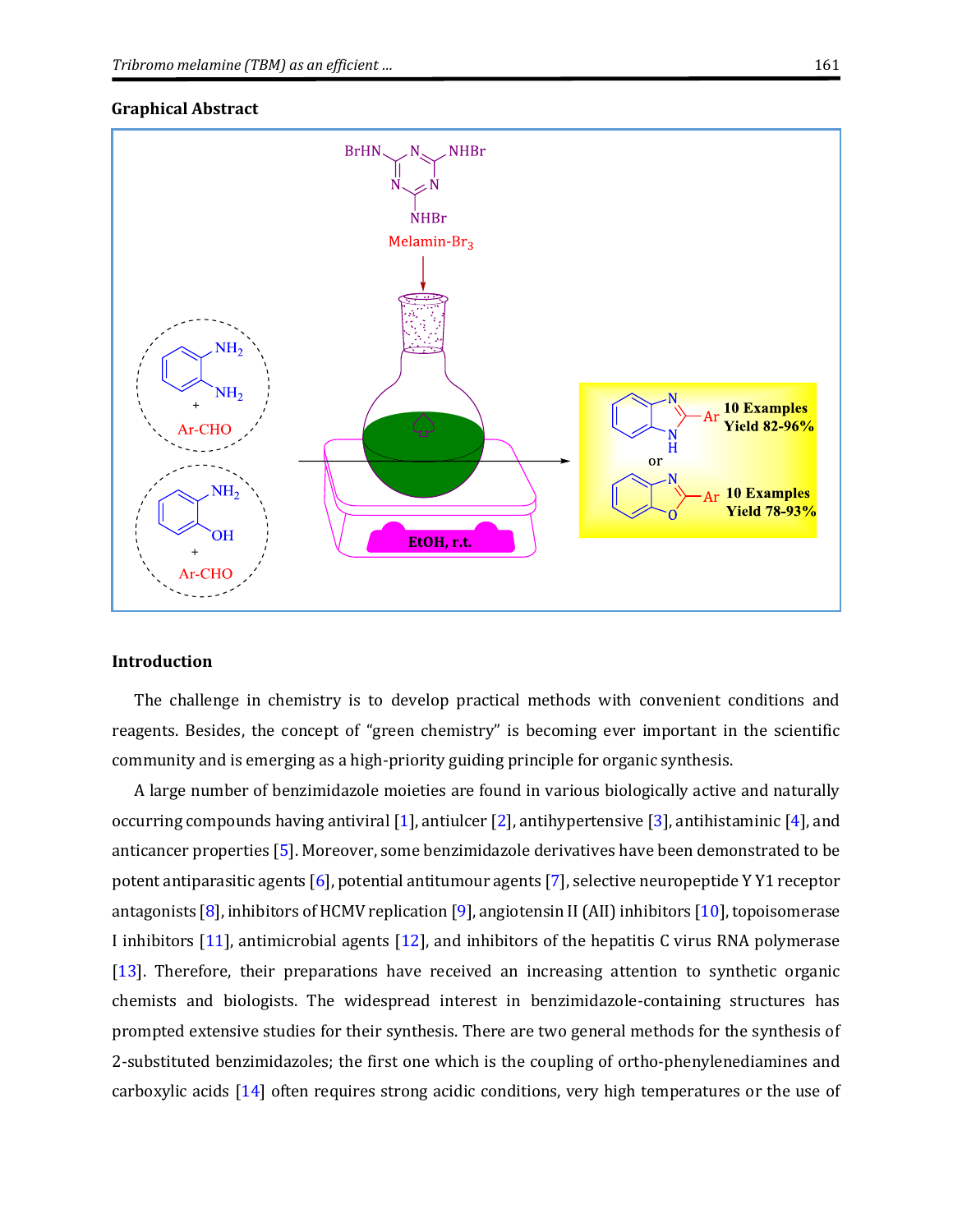microwave irradiation [\[15\]](#page-9-14). The other one involves a two-step procedure that includes the oxidative cyclodehydrogenation of aniline Schiff's bases which are often generated in situ from the condensation of ortho‐phenylenediamines and aldehydes. Various oxidative and catalytic reagents such as sulfamic acid [\[16\]](#page-9-15), Yb(OTf)<sup>3</sup> [\[17\]](#page-9-16), *N*-halosuccinamide (X = Cl, Br, I) [\[18\]](#page-9-17), sulfur/ultrasonic [\[19\]](#page-9-18), polyaniline-sulfate [\[20\]](#page-9-19), phospho sulfonic acid (PSA) [\[21\]](#page-9-20), L-praline [\[22\]](#page-9-21),  $SOCl<sub>2</sub>/SiO<sub>2</sub>$  [\[23\]](#page-10-0),  $I_2/KI/K_2CO_3/H_2O$  [\[24\]](#page-10-1), In(OTf)<sub>3</sub> [\[25\]](#page-10-2), and (bromodimethyl)sulfonium bromide [\[26\]](#page-10-3) have been employed. However, some of the reported methods tolerate disadvantages including expensive reagents, long reaction times, low yields, the use of an excess of reagents/catalysts, or the use of toxic organic solvents. Therefore, to avoid these limitations, a new and efficient catalyst with high catalytic activity, short reaction time, and simple reaction working-up for the preparation of benzimidazoles and benzoxazole derivatives is still favored.

The aim of this study is to utilize melamine- $Br_3$  as an efficient, novel, and homogeneous catalyst for the synthesis of benzimidazoles and benzoxazole derivatives under green solvent and room temperature [\(Scheme 1\)](#page-3-0).

#### **Experimental**

#### *Materials and methods*

All reagents were purchased from Aldrich (USA) or Merck Fine Chemicals (Germany) and were used without further purification. Products were separated and purified by different chromatographic techniques and were identified by the comparison of their Melting point and NMR with those reported for the authentic samples. The IR spectra of the compounds were obtained using a Perkin-Elmer spectrometer (USA), version 10.03.06 using a KBr disk. 1H NMR spectra were recorded on a Bruker DRX-300 AVANCE (Germany) spectrometer in CDCl<sub>3</sub> as a solvent and chemical shift values are given as parts per million (*δ*) relative to TMS as an internal standard. Thin-layer chromatography (TLC) was performed on pre-coated aluminium plates (Silica-gel 60 F254, Merck, Germany). The chromatographic spots on the plates were visualised under UV light and iodine vapour. Melting points were recorded on an electrothermal capillary melting point apparatus (UK) and are uncorrected.

#### *General procedure for synthesis of benzimidazole derivative*

Aldehyde (1 mmol), ortho-phenyldiamine/ortho‐aminophenol (1.1 mmol) and 10 mol% melamine-Br<sub>3</sub> were stirred in methanol (10 mL) as solvent at room temperature for the appropriate time [\(Table 2\)](#page-5-0). The progress of the reaction was monitored by TLC. After completion of the reaction the solvent was evaporated and the residue was purified by column chromatography on a silica-gel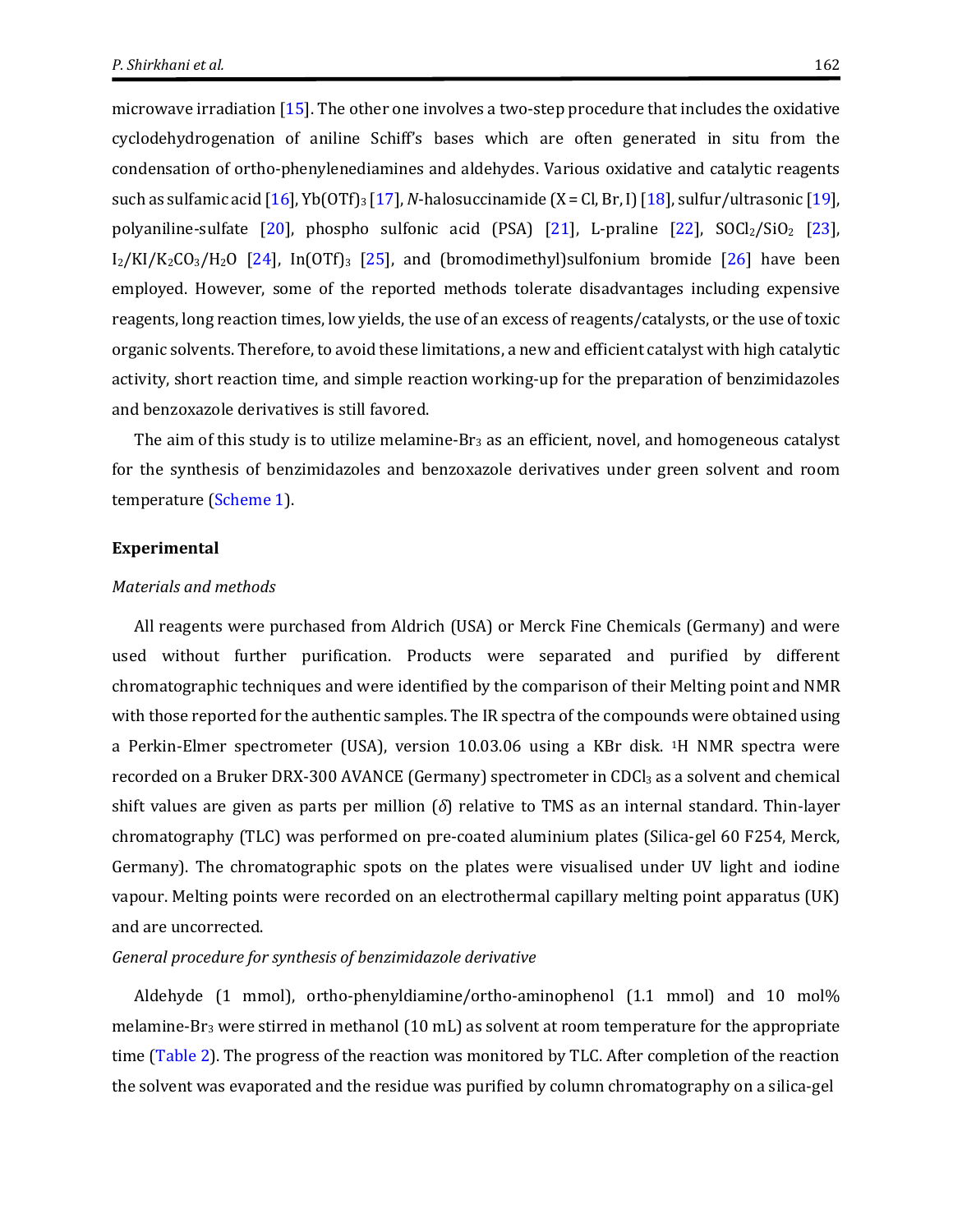

<span id="page-3-0"></span>**Scheme1.** Synthesis of benzimidazole derivatives

using *n*-hexane/ethyl acetate (70:30) as eluent to afford the pure product. All the products were characterized by Melting point, 1H NMR and 13C NMR.

*Characterization of selected compounds*

```
2-Phenyl-1H-benzo[d]imidazole (Table 2, entry 1)
```
<sup>1</sup>H NMR (300 MHz, CDCl3): *δ* 12.87 (broad s, 1H), 8.20-8.16 (m, 2H), 7.60-7.46 (m, 5H), 7.23-7.18 (m, 2H). 13C NMR (75 MHz, DMSO-d6): *δ* 116.0, 124.0, 127.9, 130.2, 131.1, 131.5, 140.3, 153.5.

*2-(4-Methoxyphenyl)-1H-benzo[d]imidazole (Table 2, entry 3)*

<sup>1</sup>H NMR (300 MHz, CDCl3): *δ* 7.99-8.02 (m, 2H), 7.54-7.57 (m, 2H), 7.20-7.22 (m, 2H), 7.03-7.08 (m, 2H), 3.83 (s, 3H). 13C NMR (75 MHz, CD3OD): *δ* 56.0, 115.6, 123.5, 123.7, 129.5, 153.6, 163.0.

*2-Phenylbenzo[d]oxazole (Table 2, entry 11)*

<sup>1</sup>H NMR (300 MHz, CDCl3): *δ* 8.21-8.27 (m, 2H), 7.75-7.79 (m, 1H), 7.48-7.58 (m, 4H), 7.31-7.36 (m, 2H). 13C NMR (75 MHz, CDCl3): *δ* 110.8, 120.2, 124.7, 125.3, 127.3, 127.8, 129.1, 131.7, 142.3, 150.9, 163.2.

## **Result and discussion**

In continuation of our ongoing effort to apply cheap and ecofriendly materials as catalysts for the development of new synthetic methodologies [\[27,](#page-10-4) [28\]](#page-10-5), we became interested in the synthesis of melamine-Br<sub>3</sub> *via* reaction of melamine with bromine in alkali media [\(Scheme 2\)](#page-4-0).

In the present paper, a simple, efficient and high-yielding method has been reported for the synthesis of benzimidazoles and benzoxazole derivatives by treatment of various aldehydes with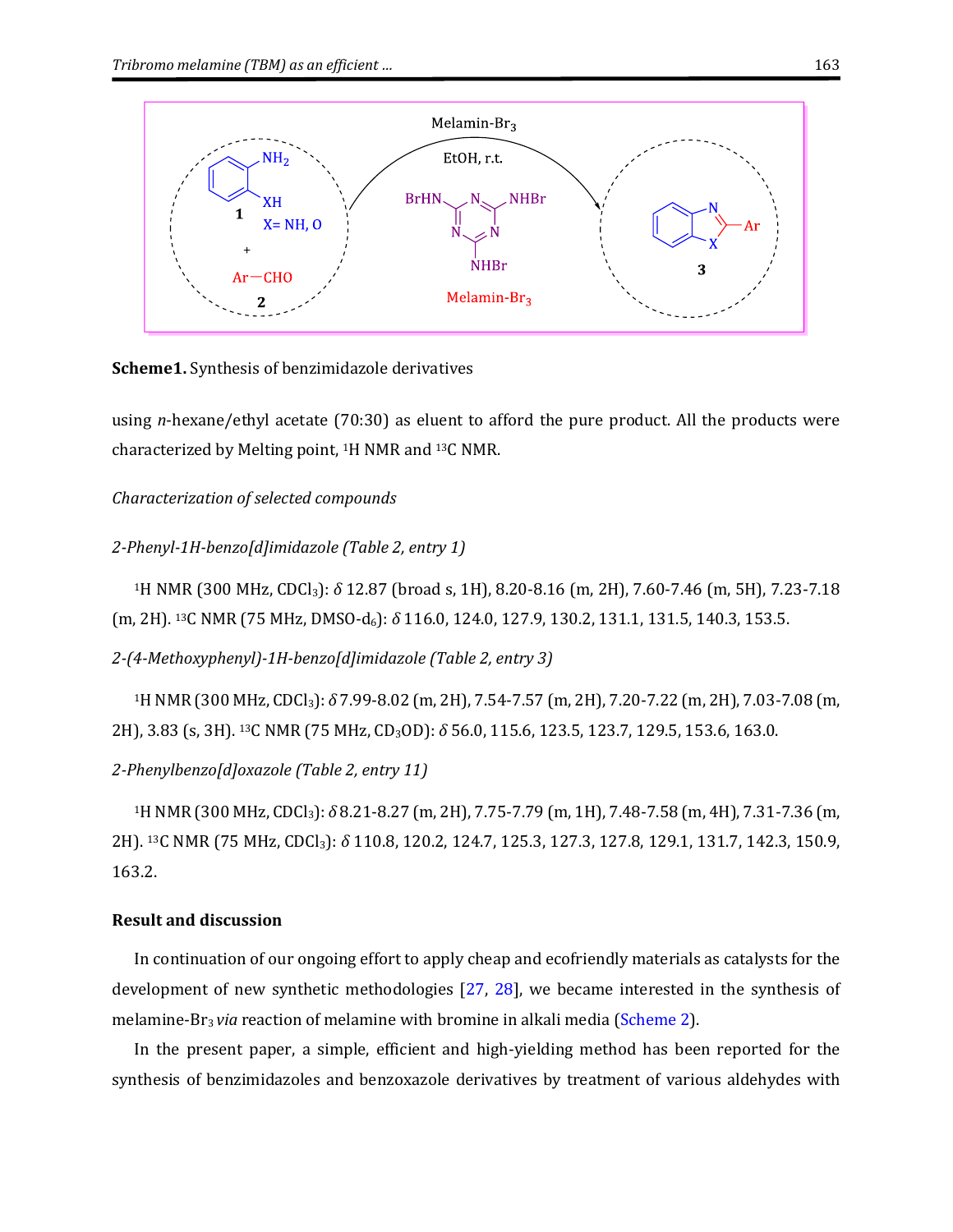ortho‐phenylenediamine or ortho‐aminophenol catalyzed by melamine‐Br<sup>3</sup> as an eco-friendly catalyst in ethanol as green solvent at room temperature [\(Scheme 1\)](#page-3-0).

To find the optimal conditions, the reaction between ortho‐phenylenediamine **1** (1 mmol) and benzaldehyde **2** (1.1 mmol) was used as a model in order to develop a protocol for the optimization of the reaction conditions [\(Table 1\)](#page-4-1). To improve the yield of the target product, we carried out the test reaction in the presence of various solvents such as ethanol, acetonitrile, dichloromethane, toluene, and chloroform. The results are presented i[n Table 1.](#page-4-1) As shown i[n Table 1,](#page-4-1) in the absence of the catalyst, the reaction was not complete after 24 h [\(Table 1,](#page-4-1) entry 1). On the optimized amount of the catalyst, we found that 10 mol% of melamine- $Br<sub>3</sub>$  could effectively catalyze the reaction for the synthesis of the desired product. With inclusion of 5 mol%, the reaction took longer time and low yield [\(Table 1,](#page-4-1) entry 2). A higher percentage of loading of the catalyst neither increased the yield nor shortened the conversion time [\(Table 1,](#page-4-1) entries 3 and 4). Use of acetonitrile [\(Table 1,](#page-4-1) entry 6) and dichloromethane [\(Table 1,](#page-4-1) entry 7) as solvents was much better than the other solvents including toluene [\(Table 1,](#page-4-1) entry 8) and chloroform [\(Table 1,](#page-4-1) entry 9). When the reaction was performed in solvent-free conditions, the reactions proceeded slowly and resulted in reduced product yields [\(Table 1,](#page-4-1) entry 10). Hence, performing the reaction in ethanol as green solvent and in the presence of 10 mol% of melamine- $Br_3$  at room temperature was determined as the optimal condition (Table [1,](#page-4-1) entry 3). Using the optimized reaction condition, the scope and limitations of this methodology were evaluated using a variety of aromatic aldehydes [\(Table 2\)](#page-5-0).

<span id="page-4-0"></span>



<span id="page-4-1"></span>**Table 1.** Optimization of the melamine-Br<sub>3</sub> catalyzed model reaction<sup>a</sup>

| Entry          | Catalyst (mol%) | Solvent      | Time (h) | Yields $(\%)$ |
|----------------|-----------------|--------------|----------|---------------|
| 1              | No catalyst     | Ethanol      |          | Not complete  |
| $\overline{2}$ |                 | Ethanol      | 1.5      | 78            |
| 3              | 10              | Ethanol      |          | 94            |
| 4              | 15              | Ethanol      | 1.5      | 85            |
| 5              | 20              | Ethanol      | 1.5      | 65            |
| 6              | 10              | Acetonitrile | າ        | 71            |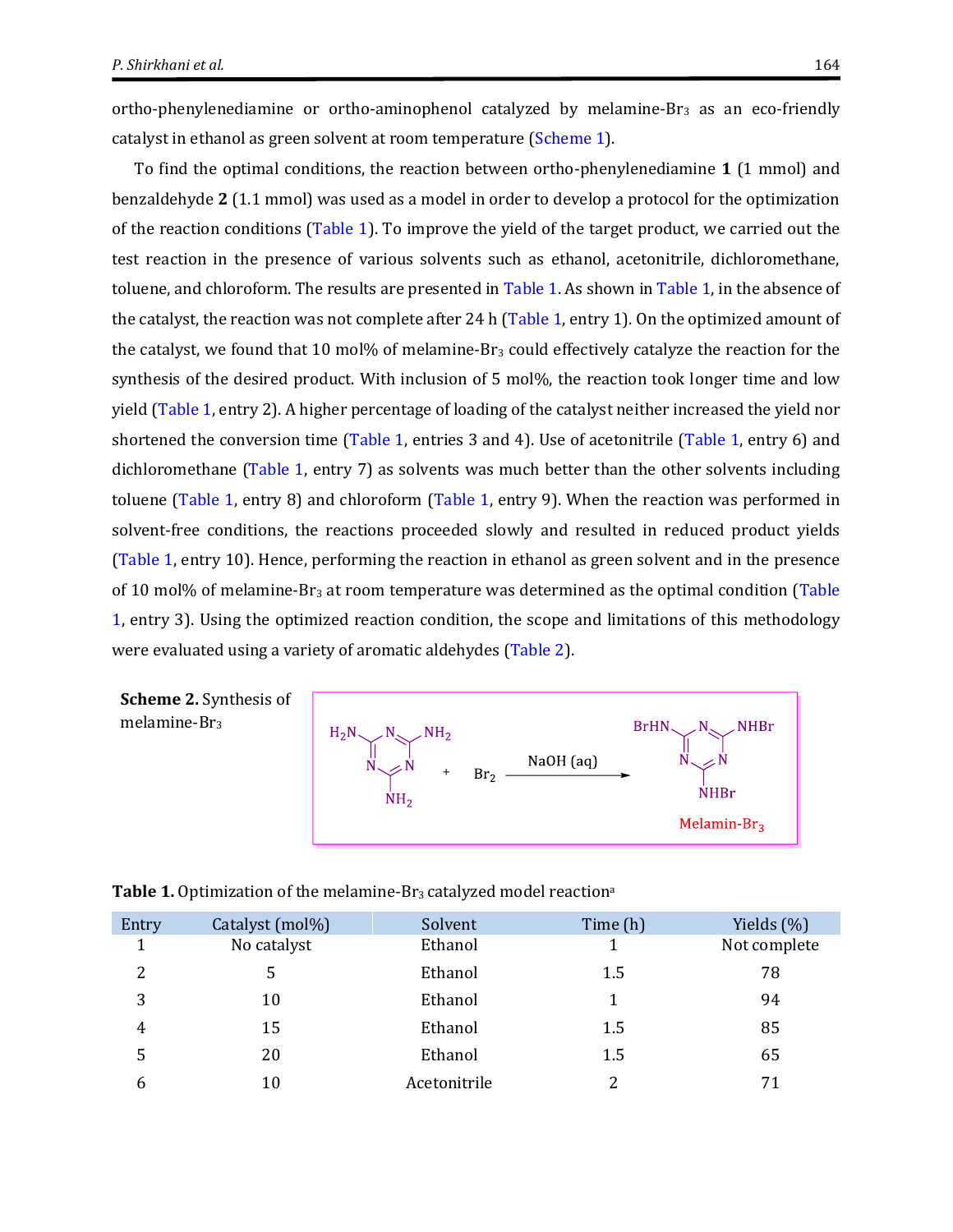|    | 10 | Dichloromethane | 65 |
|----|----|-----------------|----|
|    | 10 | Toluene         | 35 |
|    | 10 | Chloroform      | 48 |
| 10 |    | Solvent-free    | 51 |

<sup>a</sup> Model reaction: ortho‐phenylenediamine **1** (1 mmol), benzaldehyde **2** (1.1 mmol), melamine‐Br<sup>3</sup> (10%) at room temperature

All products were identified by <sup>1</sup>H NMR and <sup>13</sup>C NMR spectroscopic methods and the results were confirmed by comparison with those available in the literature. In general, the results given i[n Table](#page-5-0)  [2](#page-5-0) show that good to excellent yields of Benzimidazole and Benzoxazole derivatives were obtained under mild conditions in acceptable reaction times (1-2.5 hours). Furthermore, it was observed that this protocol permitted the use of aryl aldehydes containing electron-withdrawing and electrondonating groups.

In order to show the merit of the present work in comparison to the reported results in the literature, we compared results of melamine-Br<sub>3</sub> with that of Cu-np/SiO<sub>2</sub> [\[29\]](#page-10-6), silica sulfuric acid [\[30\]](#page-10-7), iron(III) sulfate-silica [\[31\]](#page-10-8), and ceric ammonium nitrate [\[32\]](#page-10-9) in the synthesis of benzimidazole derivatives. Thus, it is evident that melamine- $Br_3$  can act as an effective catalyst with respect to reaction times and yields.

| Entry        | <b>Diamines</b>                    | Aldehyde                | Product | Time<br>(h)  | Yield<br>$(%)^a$ |
|--------------|------------------------------------|-------------------------|---------|--------------|------------------|
| $\mathbf{1}$ | NH <sub>2</sub><br>NH <sub>2</sub> | OHC.                    | ΙN      | $\mathbf{1}$ | 94               |
| $\sqrt{2}$   | NH <sub>2</sub><br>NH <sub>2</sub> | $_{\mathrm{OHC}}$<br>Me | Me<br>N | $\mathbf{2}$ | 91               |
| $\mathbf{3}$ | NH <sub>2</sub><br>NH <sub>2</sub> | OHC.<br>OMe             | OMe     | 1.5          | 91               |

<span id="page-5-0"></span>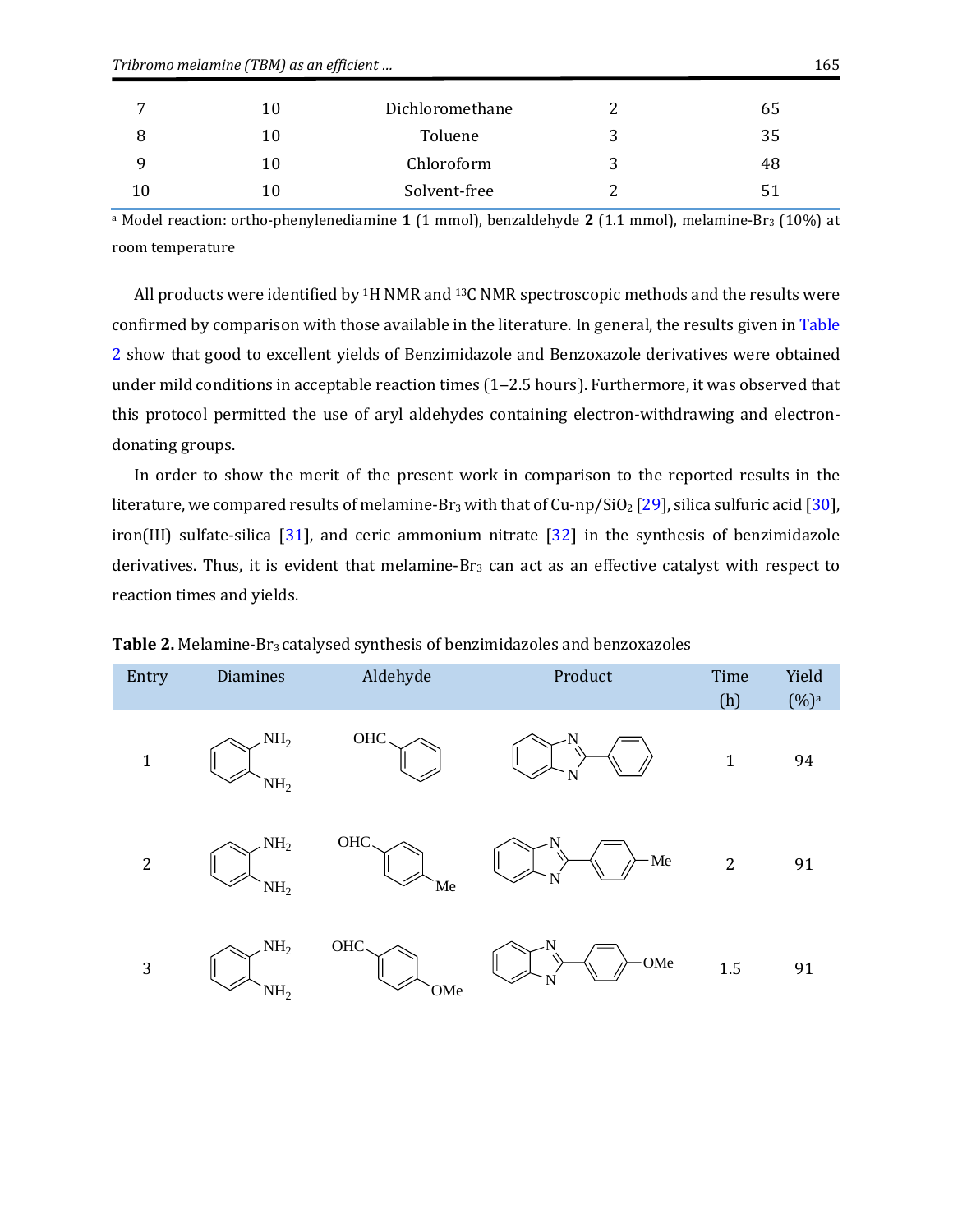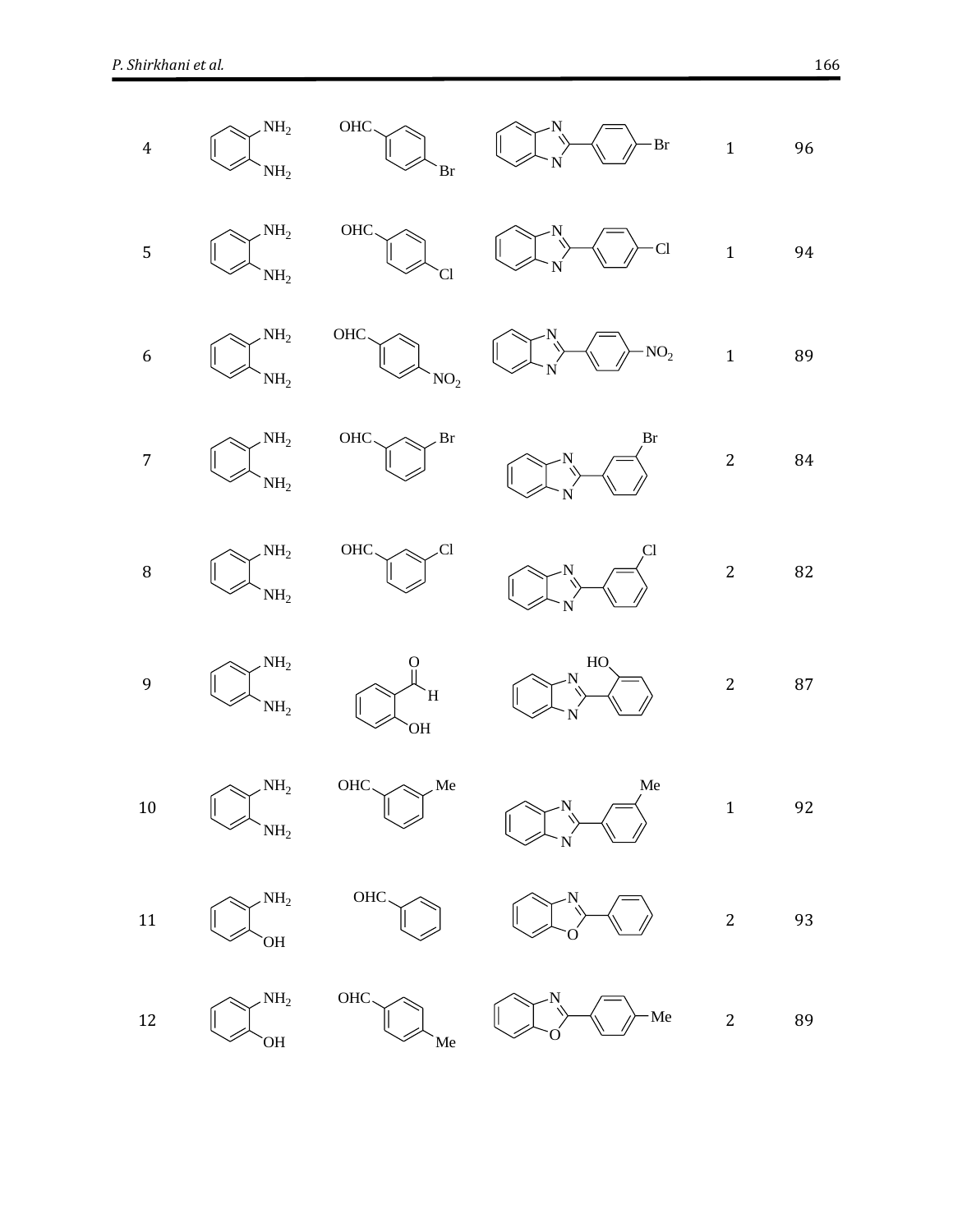

a Isolated yields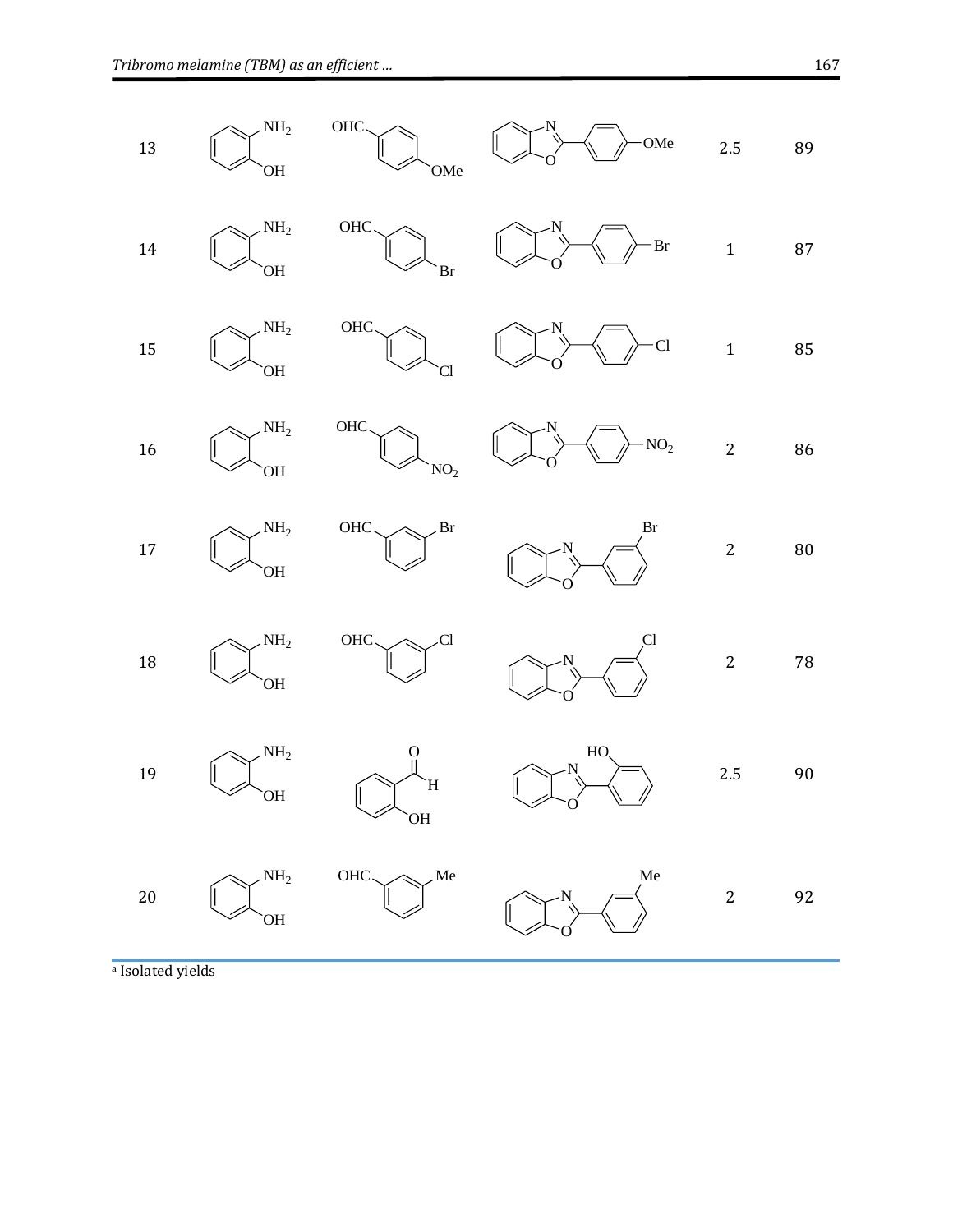| Substrate | Catalyst                  | Condition                       | Yield $(\%)$ |
|-----------|---------------------------|---------------------------------|--------------|
|           | $Cu$ -np/SiO <sub>2</sub> | Methanol/room temperature/4h    | 93           |
|           | Silica sulfuric acid      | Water/room temperature/2 h      | 71           |
| CHO       | Iron(III) sulfate-silica  | solvent-free/ 30 °C/ 2h         | 89           |
|           | Ceric ammonium nitrate    | PEG/50 ℃/2 h                    | 98           |
|           | Melamine-Br <sub>3</sub>  | Ethanol/room temperature/1h     | 94           |
|           | $Cu$ -np/SiO <sub>2</sub> | Methanol/room temperature/6h    | 85           |
|           | Silica sulfuric acid      | Water/room temperature/2.5 h    | 78           |
| CHO       | Iron(III) sulfate-silica  | Solvent-free/ 30 °C/ 2h         | 85           |
| MeO       | Ceric ammonium nitrate    | PEG/50 ℃/2 h                    | 94           |
|           | Melamine-Br <sub>3</sub>  | Ethanol/room temperature/1.5 h  | 91           |
|           | $Cu$ -np/SiO <sub>2</sub> | Methanol/room temperature/1.5 h | 87           |
|           | Silica sulfuric acid      | Water/room temperature/2 h      | 82           |
| CHO       | Iron(III) sulfate-silica  | Solvent-free/ $30 °C/ 1.5 h$    | 87           |
|           | Ceric ammonium nitrate    | PEG/50 °C/1.5 h                 | 94           |
|           | Melamine-Br <sub>3</sub>  | Ethanol/room temperature/1 h    | 94           |

Table 3. Comparison result ofmelamine-Br<sub>3</sub> with Cu-np/SiO<sub>2</sub>, silica sulfuric acid, iron(III) sulfatesilica, and ceric ammonium nitrate in the synthesis of benzimidazole derivatives

### **Conclusions**

In summary, an efficient, green and simple procedure for the one-pot synthesis of benzimidazole and benzoxazole derivatives from various aldehydes and ortho-phenylenediamine or orthoaminophenol under green solvent at room temperature was described. The reactions were carried out using 10 mol% of melamine‐Br3, in acceptable reaction times, affording good to excellent yields of the products.

#### **Acknowledgments**

We are thankful to University of Ilam and Islamic Azad University of Qaemshahr, for the partial support of this work.

#### **Disclosure statement**

No potential conflict of interest was reported by the authors.

#### **Supporting Information**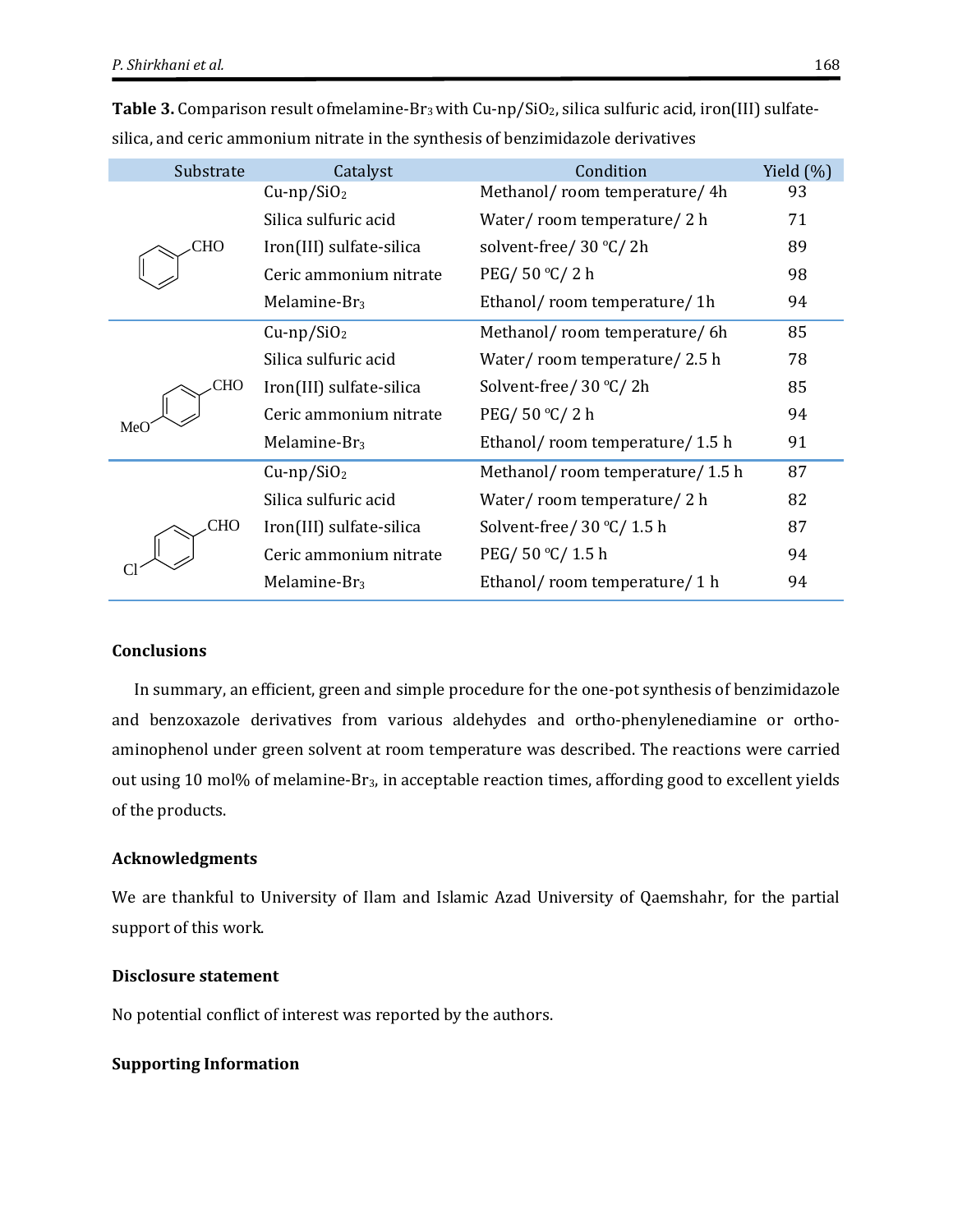Additional supporting information related to this article can be found, in the online version, at [http://www.ajgreenchem.com/article\\_57683.html.](http://www.ajgreenchem.com/article_57683.html)

#### **References**

<span id="page-9-0"></span>[1]. Gabril N.V., Roberto C., Alicia H.C., Liian Y., Francisco H.L, Juan V., Roul M., Rafael C., Manuel H. *Bioorg. Med. Chem. Lett*., 2001, **11**:187

<span id="page-9-1"></span>[2]. Kim J.S., Gatto B., Yu C., Liu A., Liu L.F., LaVoie E.J. *J. Med. Chem*., 1996, **39**:992

<span id="page-9-2"></span>[3]. Roth T., Morningstar M.L., Boyer P.L., Hughes S.H., Buckheit R.W., Michejda C.J. *J. Med. Chem*., 1997, **40**:4199

<span id="page-9-3"></span>[4]. Junsens F., Torremans J., Janssen M., Stokbroekx R.A., Luyckx M., Janssen R.A. *J. Med. Chem*., 1985, **28**:1925

<span id="page-9-4"></span>[5]. Moukhoopadhyay T., Sasaki J., Ramesh R., Roth J.A. *Clin. Cancer Res*., 2002, **8**:2963

<span id="page-9-5"></span>[6]. Valdez J., Cedillo R., Hernandez-Campos A., Yepez L., Hernandez-Luis F., Navarrete-Vazquez G.,

Tapia A., Cortes R., Hernandezc M., Castilloa R. *Bioorg. Med. Chem. Lett*., 2002, **12**:2221

<span id="page-9-6"></span>[7]. Denny W.A., Rewcastle G.W., Baguley B.C. *J. Med. Chem*., 1990, **33**:814

<span id="page-9-7"></span>[8]. Zarrinmayeh H., Nunes A.M., Ornstein P.L., Zimmerman D.M., Arnold B., Schober D.A., Gackenheimer S.L., Bruns R.E., Hipskind P.A., Britton T.C., Cantrell B.E., Gehlert D.R. *J. Med. Chem*., 1998, **41**:2709

- <span id="page-9-8"></span>[9]. Porcari A.R., Devivar R.W., Kucera L.S., Drach J.C., Townsend L.B. *J. Med. Chem*., 1998, **41**:1252
- <span id="page-9-9"></span>[10]. Kohara Y., Kubo K., Imamiya E., Wada T., Inada Y., Naka T*. J. Med. Chem*., 1996, **39**:5228
- <span id="page-9-10"></span>[11]. Kim J.S., Gatto B., Yu C., Liu A., Liu L.F., LaVoie E.J. *J. Med. Chem*., 1996, **39**:992
- <span id="page-9-11"></span>[12]. Fonseca T., Gigante B., Gilchrist T.L. *Tetrahedron*, 2001, **57**:1793

<span id="page-9-12"></span>[13]. LaPlante S.R., Jakalian A., Aubry N., Bousquet Y., Ferland J.M., Gillard J., Lefebvre S., Poirier M.,

Tsantrizos Y.S., Kukolj G., Beaulieu P.L. *Angew. Chem. Int. Ed*., 2004, **43**:4306

- <span id="page-9-13"></span>[14]. Wright J.B. *Chem. Rev*., 1951, **48**:397
- <span id="page-9-14"></span>[15]. Wang R., Lu X., Yu X., Shi L., Sun Y. *J. Mol. Catal. A: Chem*., 2007, **266**:198

<span id="page-9-15"></span>[16]. Chakrabarty M., Karmakar S., Mukherji A., Arima S., Harigaya Y. *Heterocycles*., 2006, **68**:967

- <span id="page-9-16"></span>[17]. Massimo C., Francesco E., Francesca M. *Synlett*, 2004, **10**:1832
- <span id="page-9-17"></span>[18]. Fujioka H., Murai K., Ohba Y., Hiramastsu A., Kita Y. *Tetrahedron Lett*., 2005, **46**:2197
- <span id="page-9-18"></span>[19]. Mirkhani V., Moghadam M., Tangestaninejad S., Kargar H. *Tetrahedron Lett*., 2006, **47**:2129
- <span id="page-9-19"></span>[20]. Srinivas U., Srinivas Ch., Arender P., Rao V.J., Palaniappan S. *Catal. Commun*., 2007, **8**:107
- <span id="page-9-20"></span>[21]. Rezayati S., Mehmannavaz M., Salehi E., Haghi Sh., Hajinasiri R., Afshari Sharif Abad S. *J. Sci. I. R. Iran*, 2016, **27**:51
- <span id="page-9-21"></span>[22]. Varala R., Nasreen A., Enugala R., Adapa S.R. *Tetrahedron Lett*., 2007, **48**:69